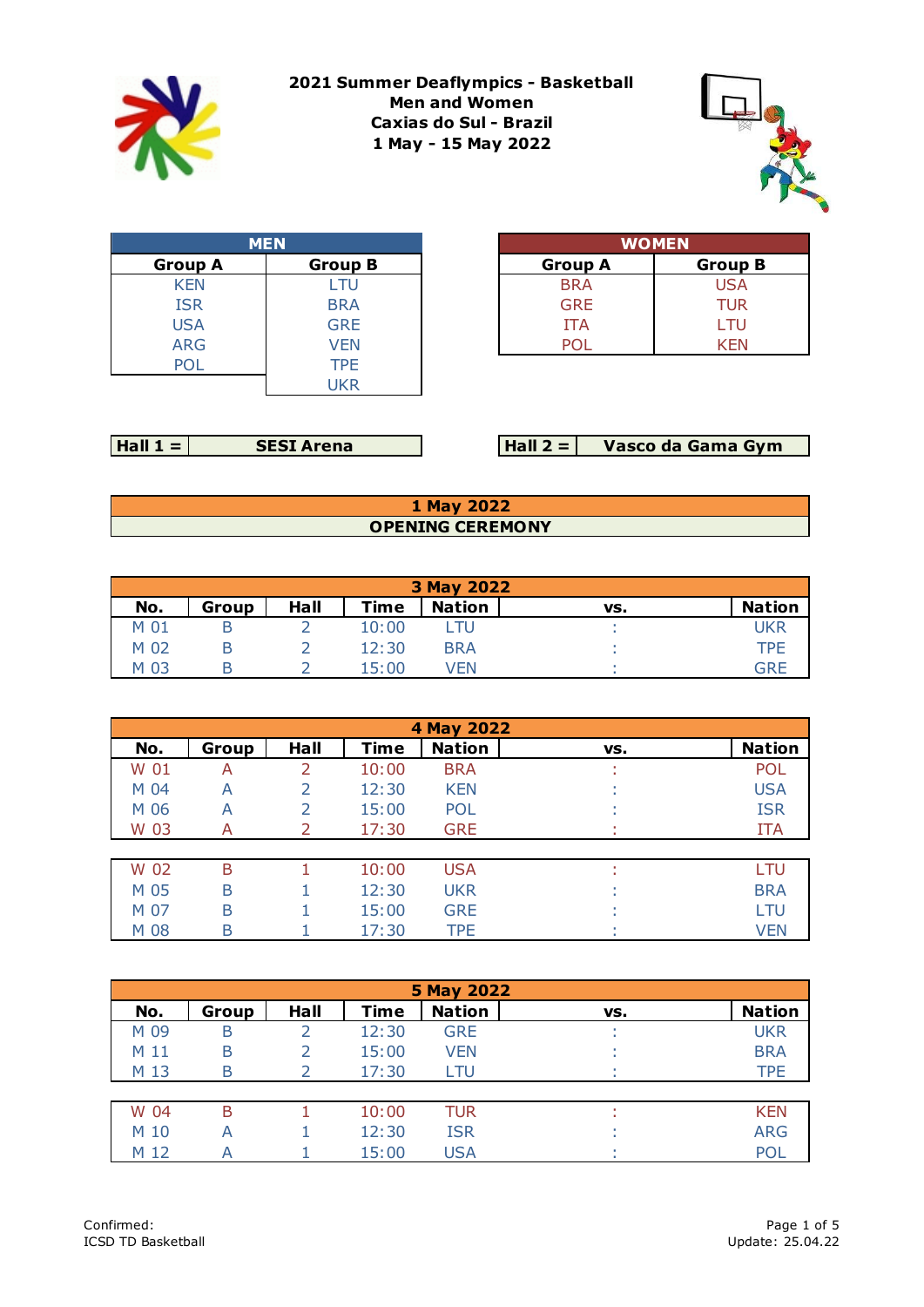

**2021 Summer Deaflympics - Basketball Men and Women Caxias do Sul - Brazil 1 May - 15 May 2022**



|      | 6 May 2022 |      |             |               |     |               |  |  |  |  |
|------|------------|------|-------------|---------------|-----|---------------|--|--|--|--|
| No.  | Group      | Hall | <b>Time</b> | <b>Nation</b> | VS. | <b>Nation</b> |  |  |  |  |
| M 14 | А          |      | 12:30       | <b>ARG</b>    |     | <b>KEN</b>    |  |  |  |  |
| M 15 | А          |      | 15:00       | <b>ISR</b>    |     | <b>USA</b>    |  |  |  |  |
|      |            |      |             |               |     |               |  |  |  |  |
| W 05 | А          |      | 10:00       | <b>POL</b>    |     | <b>GRE</b>    |  |  |  |  |
| W 06 | А          |      | 12:30       | <b>ITA</b>    |     | <b>BRA</b>    |  |  |  |  |
| W 07 | B          |      | 15:00       | <b>KEN</b>    |     | <b>USA</b>    |  |  |  |  |
| W 08 | B          |      | 17:30       | TUR           |     | LTU           |  |  |  |  |

|      | 7 May 2022 |      |             |               |     |               |  |  |  |  |
|------|------------|------|-------------|---------------|-----|---------------|--|--|--|--|
| No.  | Group      | Hall | <b>Time</b> | <b>Nation</b> | VS. | <b>Nation</b> |  |  |  |  |
| M 16 | B          |      | 10:00       | <b>UKR</b>    |     | <b>VEN</b>    |  |  |  |  |
| M 17 | B          |      | 12:30       | <b>TPE</b>    |     | <b>GRE</b>    |  |  |  |  |
| M 19 | B          |      | 15:00       | <b>BRA</b>    |     | LTU           |  |  |  |  |
|      |            |      |             |               |     |               |  |  |  |  |
| M 18 | А          |      | 12:30       | <b>ARG</b>    |     | POI           |  |  |  |  |
| M 20 | А          |      | 15:00       | <b>KEN</b>    |     | <b>ISR</b>    |  |  |  |  |
| W 09 | А          |      | 17:30       | ITA           |     | POI           |  |  |  |  |

|      | <b>8 May 2022</b> |      |             |               |     |               |  |  |  |  |  |
|------|-------------------|------|-------------|---------------|-----|---------------|--|--|--|--|--|
| No.  | Group             | Hall | <b>Time</b> | <b>Nation</b> | VS. | <b>Nation</b> |  |  |  |  |  |
| W 10 | B                 |      | 10:00       | LTU           |     | <b>KEN</b>    |  |  |  |  |  |
| W 12 | B                 |      | 12:30       | <b>USA</b>    |     | <b>TUR</b>    |  |  |  |  |  |
| M 22 | A                 |      | 15:00       | <b>POL</b>    |     | <b>KEN</b>    |  |  |  |  |  |
| M 24 | A                 |      | 17:30       | <b>USA</b>    |     | <b>ARG</b>    |  |  |  |  |  |
|      |                   |      |             |               |     |               |  |  |  |  |  |
| W 11 | A                 |      | 10:00       | <b>BRA</b>    |     | <b>GRE</b>    |  |  |  |  |  |
| M 21 | B                 |      | 12:30       | <b>TPE</b>    |     | <b>UKR</b>    |  |  |  |  |  |
| M 23 | B                 |      | 15:00       | LTU           |     | <b>VEN</b>    |  |  |  |  |  |
| M 25 | Β                 |      | 17:30       | <b>GRE</b>    |     | <b>BRA</b>    |  |  |  |  |  |

| 9 May 2022      |
|-----------------|
| <b>REST DAY</b> |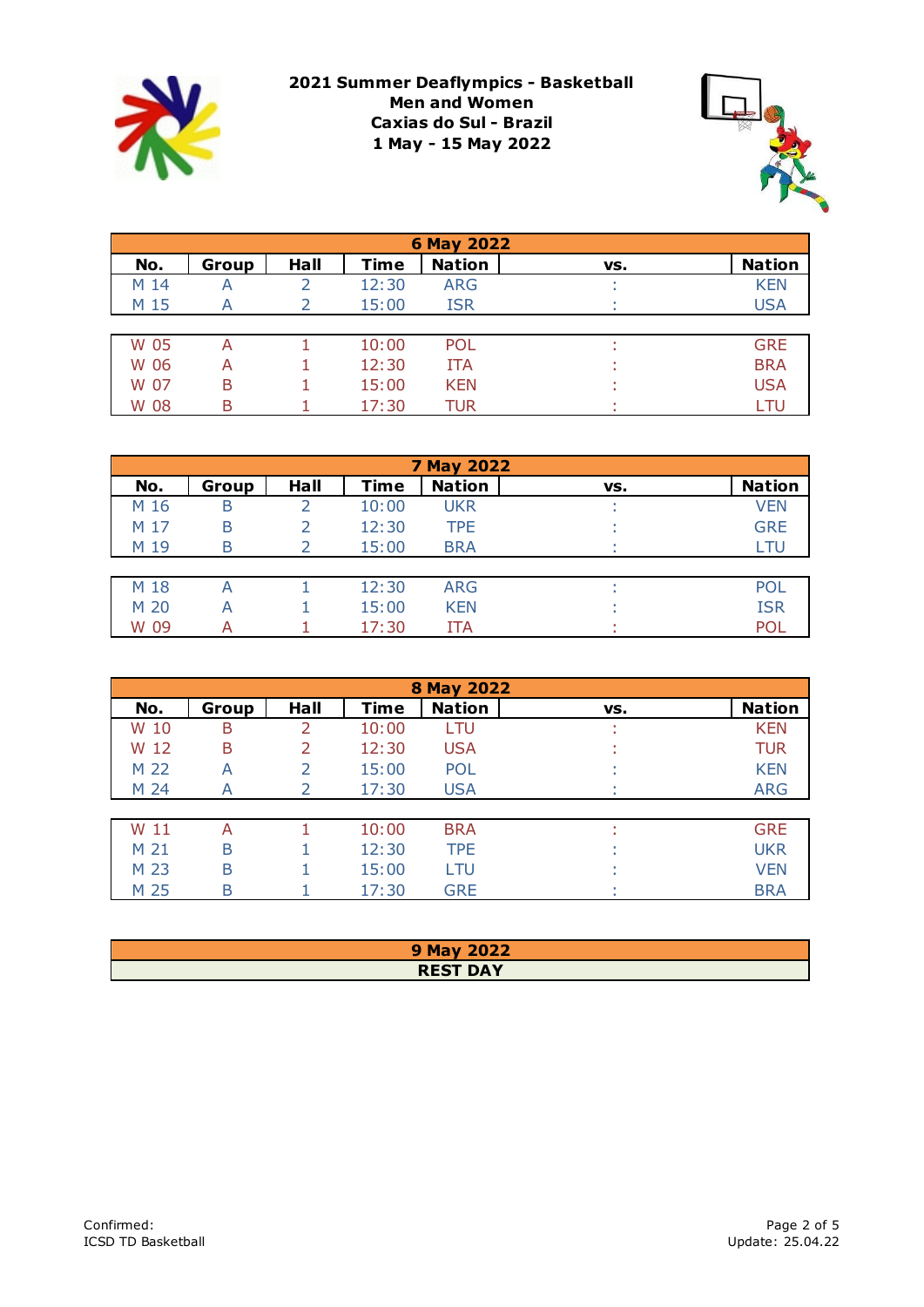



|                | <b>MEN</b>    |            |     |      |    |    |             |               |  |  |  |
|----------------|---------------|------------|-----|------|----|----|-------------|---------------|--|--|--|
| <b>Group A</b> |               |            |     |      |    |    |             |               |  |  |  |
| Rank           | <b>Nation</b> | <b>Pld</b> | Win | Lost | PF | PA | <b>Diff</b> | <b>Points</b> |  |  |  |
|                |               |            |     |      |    |    |             |               |  |  |  |
|                |               |            |     |      |    |    |             |               |  |  |  |
|                |               |            |     |      |    |    |             |               |  |  |  |
|                |               |            |     |      |    |    |             |               |  |  |  |
|                |               |            |     |      |    |    |             |               |  |  |  |

|      | <b>MEN</b>     |            |     |      |    |    |             |               |  |  |  |
|------|----------------|------------|-----|------|----|----|-------------|---------------|--|--|--|
|      | <b>Group B</b> |            |     |      |    |    |             |               |  |  |  |
| Rank | <b>Nation</b>  | <b>Pld</b> | Win | Lost | PF | PA | <b>Diff</b> | <b>Points</b> |  |  |  |
|      |                |            |     |      |    |    |             |               |  |  |  |
|      |                |            |     |      |    |    |             |               |  |  |  |
| っ    |                |            |     |      |    |    |             |               |  |  |  |
|      |                |            |     |      |    |    |             |               |  |  |  |
|      |                |            |     |      |    |    |             |               |  |  |  |
|      |                |            |     |      |    |    |             |               |  |  |  |

|      |               |            |     | <b>WOMEN</b>   |    |    |             |               |
|------|---------------|------------|-----|----------------|----|----|-------------|---------------|
|      |               |            |     | <b>Group A</b> |    |    |             |               |
| Rank | <b>Nation</b> | <b>Pld</b> | Win | Lost           | PF | PA | <b>Diff</b> | <b>Points</b> |
|      |               |            |     |                |    |    |             |               |
|      |               |            |     |                |    |    |             |               |
|      |               |            |     |                |    |    |             |               |
|      |               |            |     |                |    |    |             |               |

|      |               |            |     | <b>WOMEN</b>   |    |           |             |               |
|------|---------------|------------|-----|----------------|----|-----------|-------------|---------------|
|      |               |            |     | <b>Group B</b> |    |           |             |               |
| Rank | <b>Nation</b> | <b>Pld</b> | Win | Lost           | PF | <b>PA</b> | <b>Diff</b> | <b>Points</b> |
|      |               |            |     |                |    |           |             |               |
|      |               |            |     |                |    |           |             |               |
|      |               |            |     |                |    |           |             |               |
|      |               |            |     |                |    |           |             |               |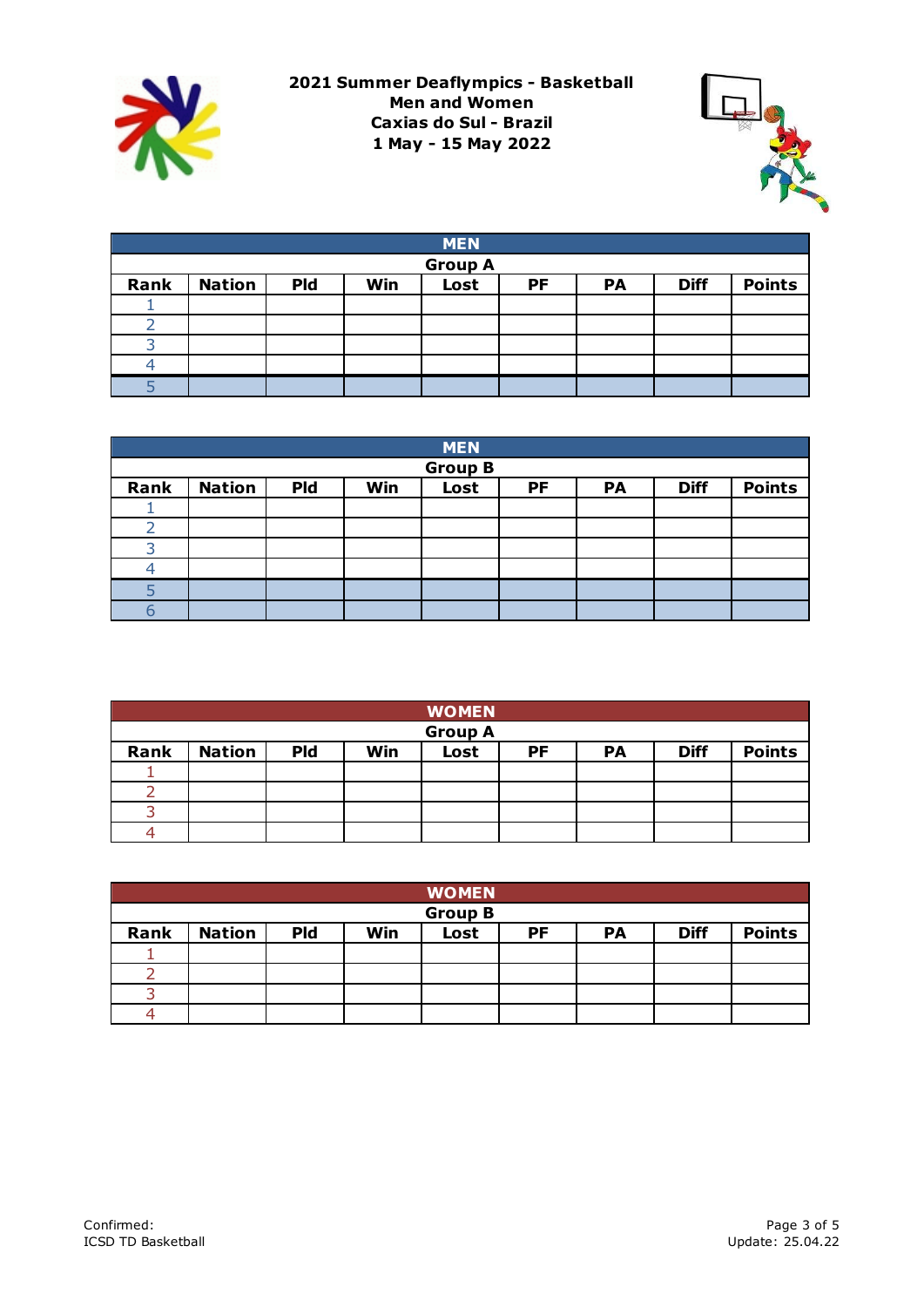

**2021 Summer Deaflympics - Basketball Men and Women Caxias do Sul - Brazil 1 May - 15 May 2022**



| <b>10 May 2022</b> |              |                          |       |                |  |                |
|--------------------|--------------|--------------------------|-------|----------------|--|----------------|
| W 13               | Quarterfinal | $\overline{\mathcal{L}}$ | 10:00 | A1             |  | B4             |
| W 14               | Quarterfinal |                          | 12:30 | A3             |  | <b>B2</b>      |
| W 15               | Quarterfinal |                          | 15:00 | A2             |  | B <sub>3</sub> |
| W 16               | Quarterfinal |                          | 17:30 | A4             |  | <b>B1</b>      |
|                    |              |                          |       |                |  |                |
| M 26               | Quarterfinal |                          | 10:00 | A1             |  | <b>B4</b>      |
| M 27               | Quarterfinal |                          | 12:30 | A <sub>3</sub> |  | <b>B2</b>      |
| M 28               | Quarterfinal |                          | 15:00 | A <sub>2</sub> |  | <b>B3</b>      |
| M 29               | Quarterfinal |                          | 17:30 | A4             |  | <b>B1</b>      |

|      |             |   |       | <b>11 May 2022</b> |                 |
|------|-------------|---|-------|--------------------|-----------------|
| W 17 | Place $5-8$ | 2 | 10:00 | 14                 | L 13            |
| W 18 | Semifinal   |   | 12:30 | W 14               | W 13            |
| W 19 | Place 5-8   | 2 | 15:00 | L 16               | L 15            |
| W 20 | Semifinal   |   | 17:30 | W 16               | W 15            |
|      |             |   |       |                    |                 |
| M 30 | Place $5-8$ |   | 10:00 | L 27               | L <sub>26</sub> |
| M 31 | Semifinal   |   | 12:30 | W 27               | W 26            |
| M 32 | Place $5-8$ |   | 15:00 | L <sub>29</sub>    | L <sub>28</sub> |
| M 33 | Semifinal   |   | 17:30 | W 29               | W 28            |

|      |             |       | 12 May 2022 |         |
|------|-------------|-------|-------------|---------|
| W 21 | Place 7-8   | 15:00 | L 17        | L 19    |
| W 22 | Place 5-6   | 17:30 | W 17        | 10<br>w |
|      |             |       |             |         |
| M 34 | Place 7-8   | 15:00 | L 30        | L 30    |
| M 35 | Place $5-6$ | 17:30 | W 30        | W       |

| 13 May 2022           |             |  |       |      |  |      |
|-----------------------|-------------|--|-------|------|--|------|
| M 36                  | Place 3-4   |  | 10:00 | L 31 |  | L 33 |
| W 23                  | Place $3-4$ |  | 12:30 | L 18 |  | L 20 |
| M 37                  | Final       |  | 15:00 | W 31 |  | W 33 |
| W 24                  | Final       |  | 17:30 | W 18 |  | W 20 |
| <b>MEDAL CEREMONY</b> |             |  |       |      |  |      |

| <b>15 May 2022</b>      |
|-------------------------|
| <b>CLOSING CEREMONY</b> |